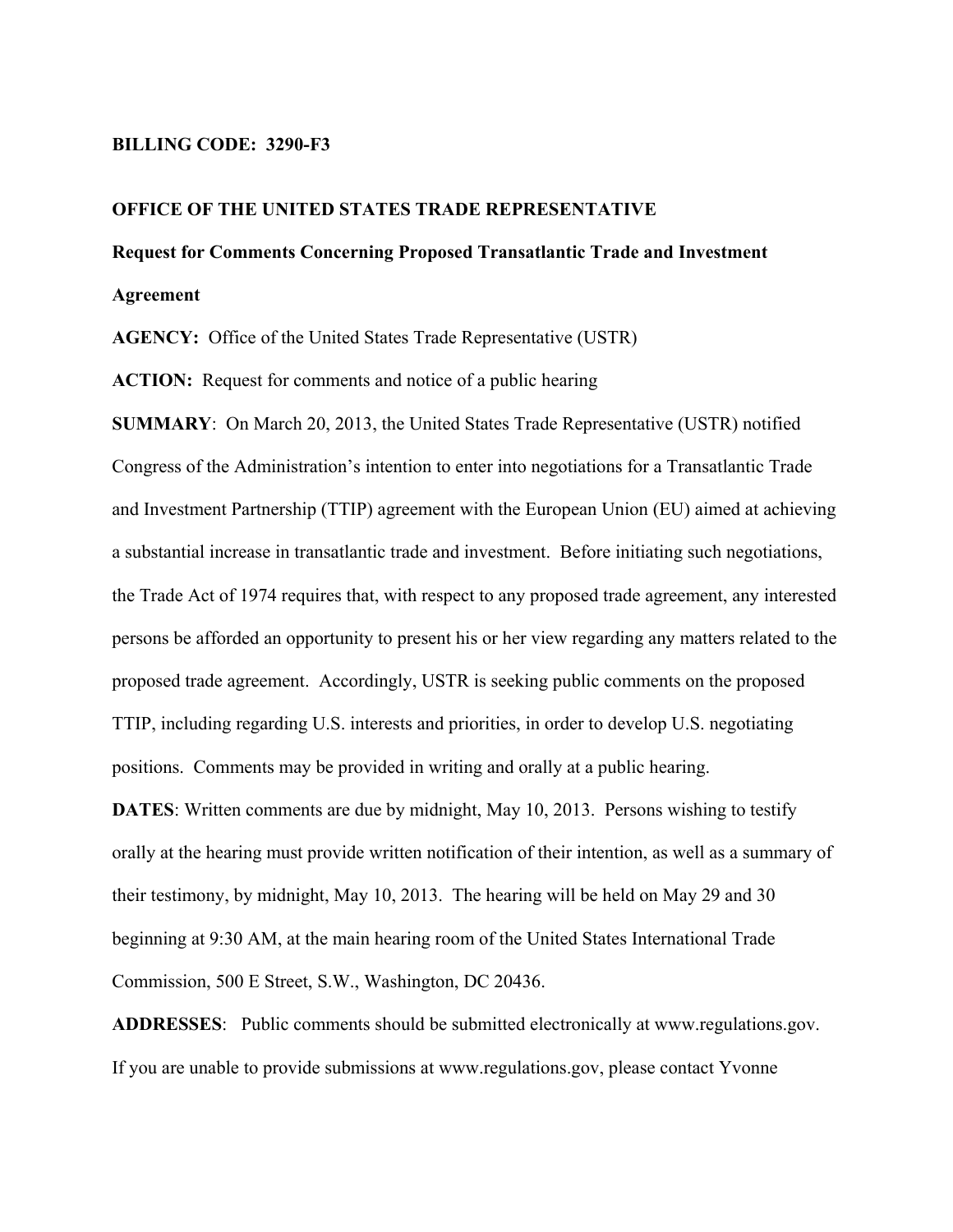Jamison, Trade Policy Staff Committee (TPSC), at (202) 395-3475, to arrange for an alternative method of transmission.

**FOR FURTHER INFORMATION CONTACT**: For procedural questions concerning written comments, please contact Yvonne Jamison at the above number. All other questions regarding the TTIP agreement should be directed to David Weiner, Deputy Assistant USTR for Europe, at (202) 395-9679.

#### **SUPPLEMENTARY INFORMATION**:

#### **1. Background**

The decision to launch negotiations for a TTIP agreement follows a year-long exploratory process conducted by the U.S.-EU High Level Working Group on Jobs and Growth (HLWG), established by President Obama and EU leaders during their November 2011 Summit Meeting, and led by U.S. Trade Representative Ron Kirk and EU Commissioner for Trade Karel De Gucht. USTR provided two opportunities for the public to comment as part of the HLWG mandate in 2012; comments received in response to these solicitations, and during a large number of advisory committee briefings and other meetings with stakeholders, played an important role in shaping the HLWG's recommendations. In its February 11, 2013 Final Report, the HLWG concluded that an agreement that addresses a broad range of bilateral trade and investment policies, as well as global issues of common interest, could generate substantial economic benefits on both sides of the Atlantic. (See http://www.ustr.gov/about-us/pressoffice/reports-and-publications/2013/final-report-us-eu-hlwg).

USTR is observing the consultative and administrative procedures of the Bipartisan Trade Promotion Authority Act of 2002 (19 U.S.C. 3804) with respect to notifying and consulting with Congress regarding the TTIP negotiations. These procedures include providing Congress with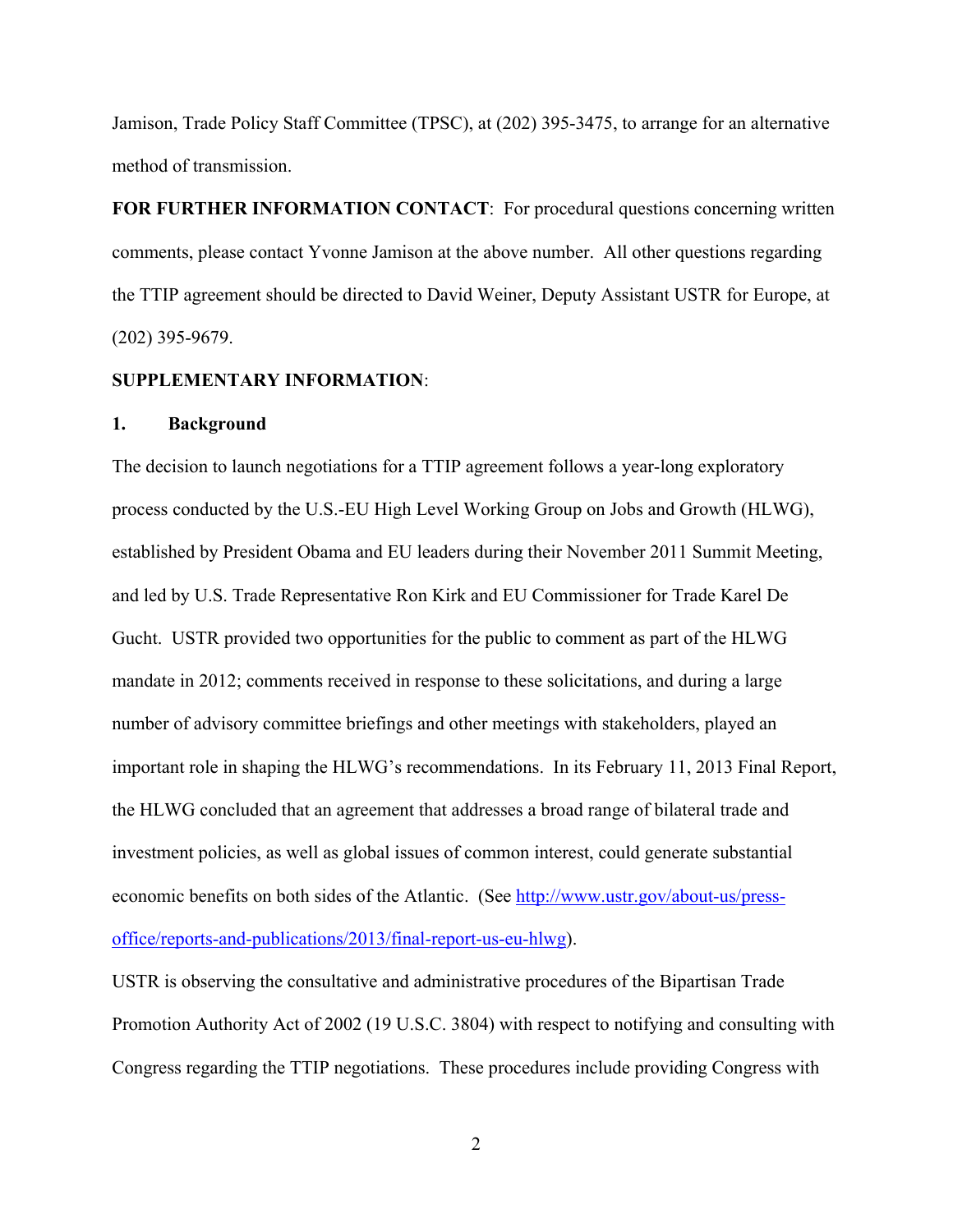90 days advance written notice of the President's intent to enter into negotiations and consulting with appropriate Congressional committees regarding the negotiations. To that end, on March 20, 2013, after having consulted with relevant Congressional committees, the USTR notified Congress that the President intends to enter into negotiations of an agreement with the EU, with the objective of concluding a high-standard agreement that will benefit U.S. workers, manufacturers, service suppliers, farmers, ranchers, innovators, creators, small- and mediumsized businesses, and consumers.

In addition, under the Trade Act of 1974, as amended (19 U.S.C. 2151, 2153), in the case of an agreement such as the proposed TTIP agreement, the President must (i) afford interested persons an opportunity to present their views regarding any matter relevant to the proposed agreement, (ii) designate an agency or inter-agency committee to hold a public hearing regarding the proposed agreement, and (iii) seek the advice of the U.S. International Trade Commission (ITC) regarding the probable economic effect on U.S. industries and consumers of the modification of tariffs on imports pursuant to the proposed agreement. USTR intends to hold a public hearing on specific issues pertaining to the proposed negotiations on May 29 and 30, 2013. In addition, USTR has requested that the ITC provide advice to USTR on the probable economic effects of an agreement.

# **2. Public Comments**

Written Comments: The TPSC Chair invites interested parties to submit written comments to assist USTR as it works with other U.S. government agencies and continues to consult with Congress to develop U.S. negotiating objectives and proposals for the proposed TTIP agreement. Comments may address the reduction or elimination of tariffs or non-tariff barriers on any articles provided for in the Harmonized Tariff Schedule of the United States (HTSUS) that are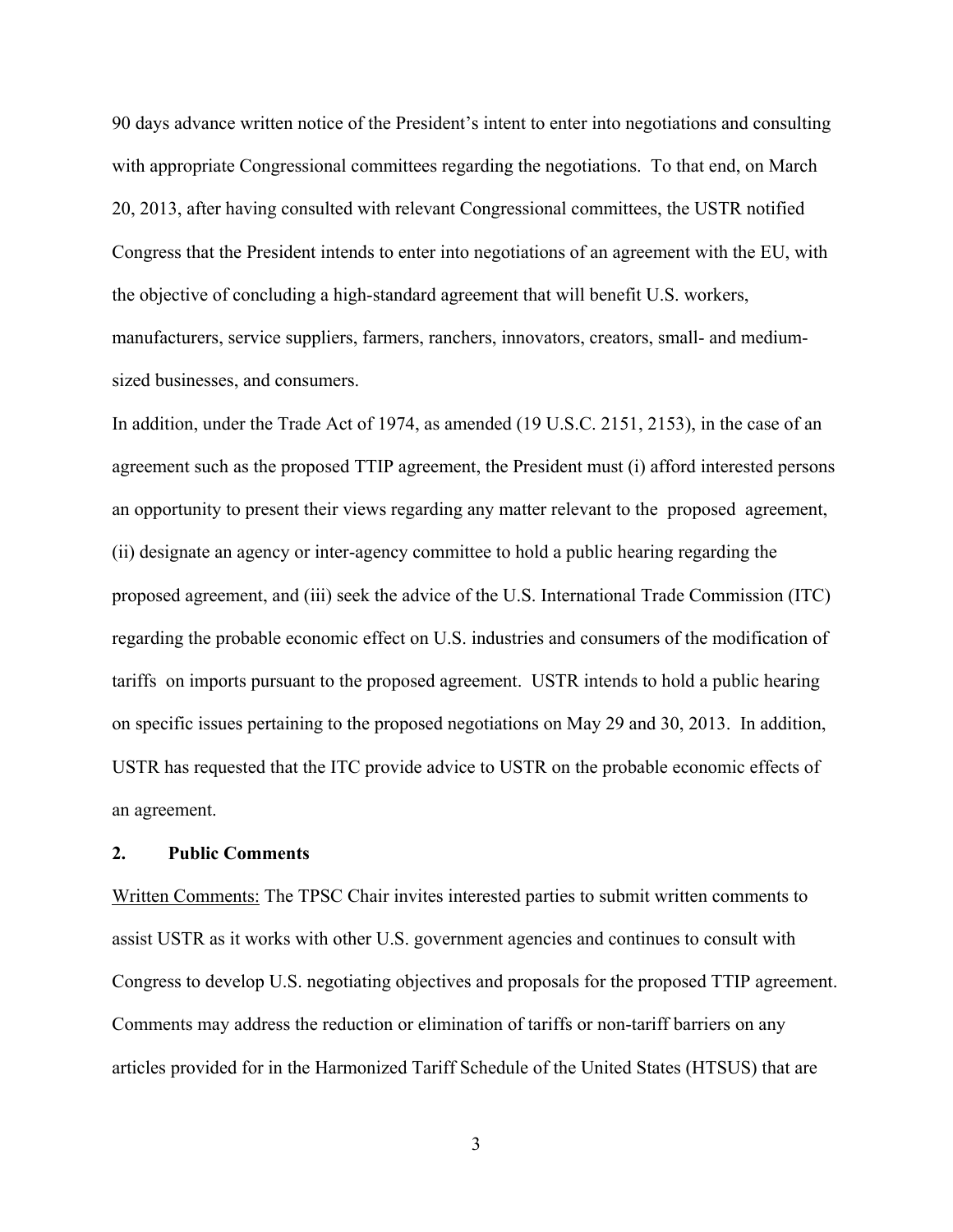products of the EU, any concession that should be sought by the United States, or any other matter relevant to the proposed agreement. The TPSC Chair invites comments on all of these matters and, in particular, seeks comments regarding:

(a) general and product-specific negotiating objectives for the proposed agreement;

 (b) economic costs and benefits to U.S. producers and consumers of removal of tariffs and removal or reduction in non-tariff barriers on articles traded with the EU;

 (c) treatment of specific goods (described by HTSUS numbers) under the proposed agreement, including comments on --

(1) product-specific import or export interests or barriers,

 (2) experience with particular measures that should be addressed in the negotiations, and

 (3) approach to tariff negotiations, including recommended staging and ways to address export priorities and import sensitivities in the context of the proposed agreement;

 (d) adequacy of existing customs measures to ensure that duty rates under an agreement with the EU apply only to goods eligible to receive such treatment, and appropriate rules of origin for goods entering the United States under the proposed agreement;

 (e) existing sanitary and phytosanitary measures and technical barriers to trade that should be addressed in the negotiations;

(f) opportunities for greater transatlantic regulatory compatibility, including concrete ideas on how greater compatibility could be achieved in a particular economic sector, without diminishing the ability of the United States to continue to meet legitimate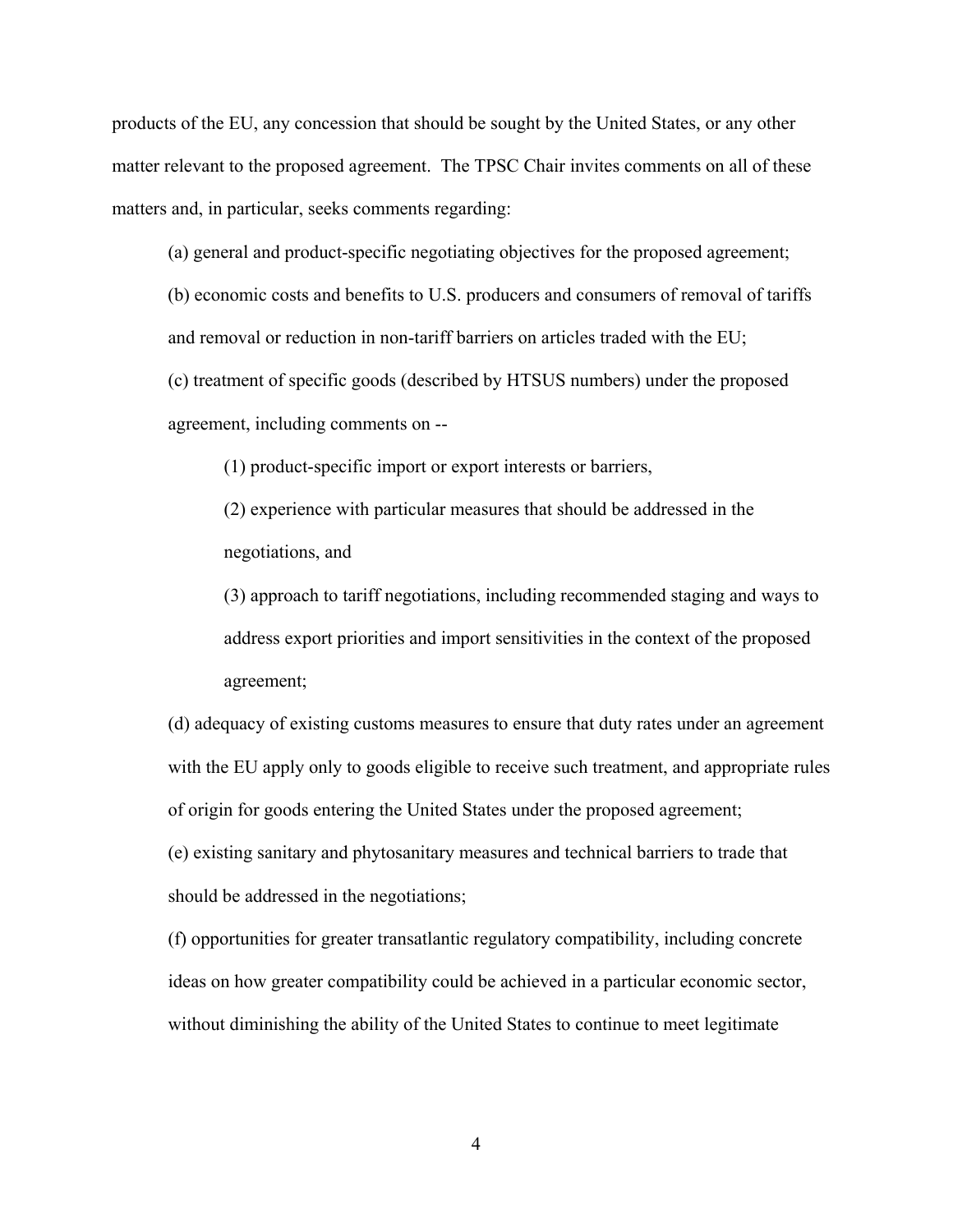regulatory objectives, for example with respect to health, safety and the environment, and which sectors should be the focus of such efforts;

(g) opportunities to reduce unnecessary costs and administrative delays stemming from regulatory differences, including how that could be achieved in a particular economic sector;

(h) opportunities to enhance customs cooperation between the United States and the EU and its member states, ensure transparent, efficient, and predictable conduct of customs operations, and ensure that customs measures are not applied in a manner that creates unwarranted procedural obstacles to trade;

 (i) existing barriers to trade in services between the United States and the EU that should be addressed in the negotiations;

 (j) relevant electronic commerce and cross-border data flow issues that should be addressed in the negotiations;

(k) relevant investment issues that should be addressed in the negotiations;

 (l) relevant competition-related matters that should be addressed in the negotiations; (m) relevant government procurement issues, including coverage of any government agencies or state-owned enterprises engaged in procurements of interest, that should be addressed in the negotiations;

(n) relevant environmental issues that should be addressed in the negotiations;

(o) relevant labor issues that should be addressed in the negotiations;

 (p) relevant transparency and anticorruption issues that should be addressed in the negotiations; and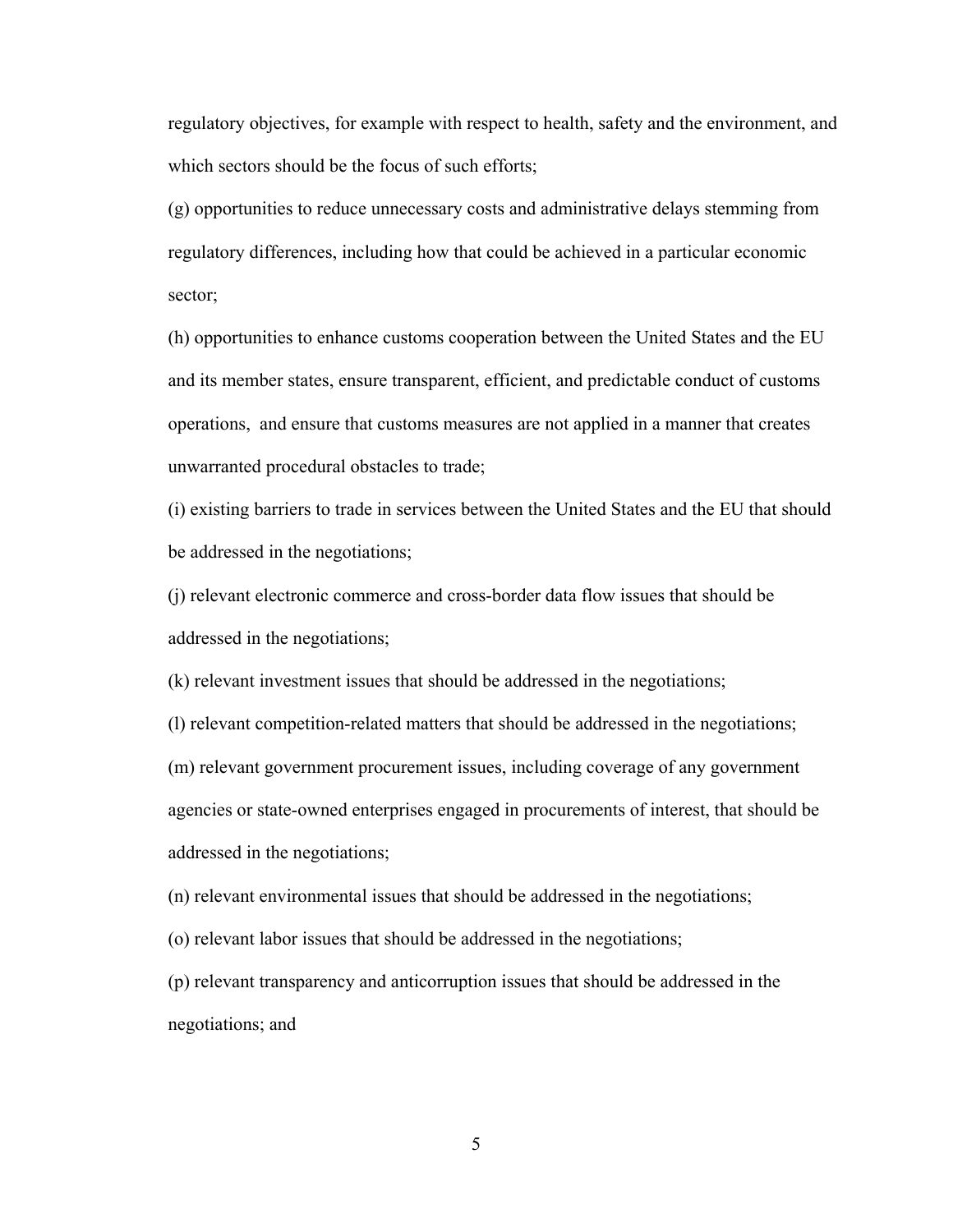(q) relevant trade-related intellectual property rights issues that should be raised with the EU.

In addition to the matters described above, the TPSC invites comments on new principles or disciplines addressing emerging challenges in international trade that should be pursued in the negotiations and that would benefit U.S.-EU trade as well as strengthen the multilateral rulesbased trading system and support other trade-related priorities, including, for example, with respect to state-owned enterprises, "localization" barriers to trade, and other developments on which the United States and the EU may share similar concerns.

At a later date, USTR, through the TPSC, will publish notice of reviews regarding (a) the possible environmental effects of the proposed agreement and the scope of the U.S. environmental review of the proposed agreement, and (b) the impact of the proposed agreement on U.S. employment and labor markets.

Oral Testimony: A hearing will be held on May 29 and May 30 in the Main Hearing Room at the U.S. International Trade Commission, 500 E St., SW, Washington DC, 20436. Persons wishing to testify at the hearing must provide written notification of their intention by May 10, 2013. The intent to testify notification must be made in the "Type Comment" field under docket number USTR-2013-0019 on the regulations.gov website and should include the name, address and telephone number of the person presenting the testimony. A summary of the testimony must accompany the notification. Remarks at the hearing should be limited to no more than five minutes to allow for possible questions from the TPSC.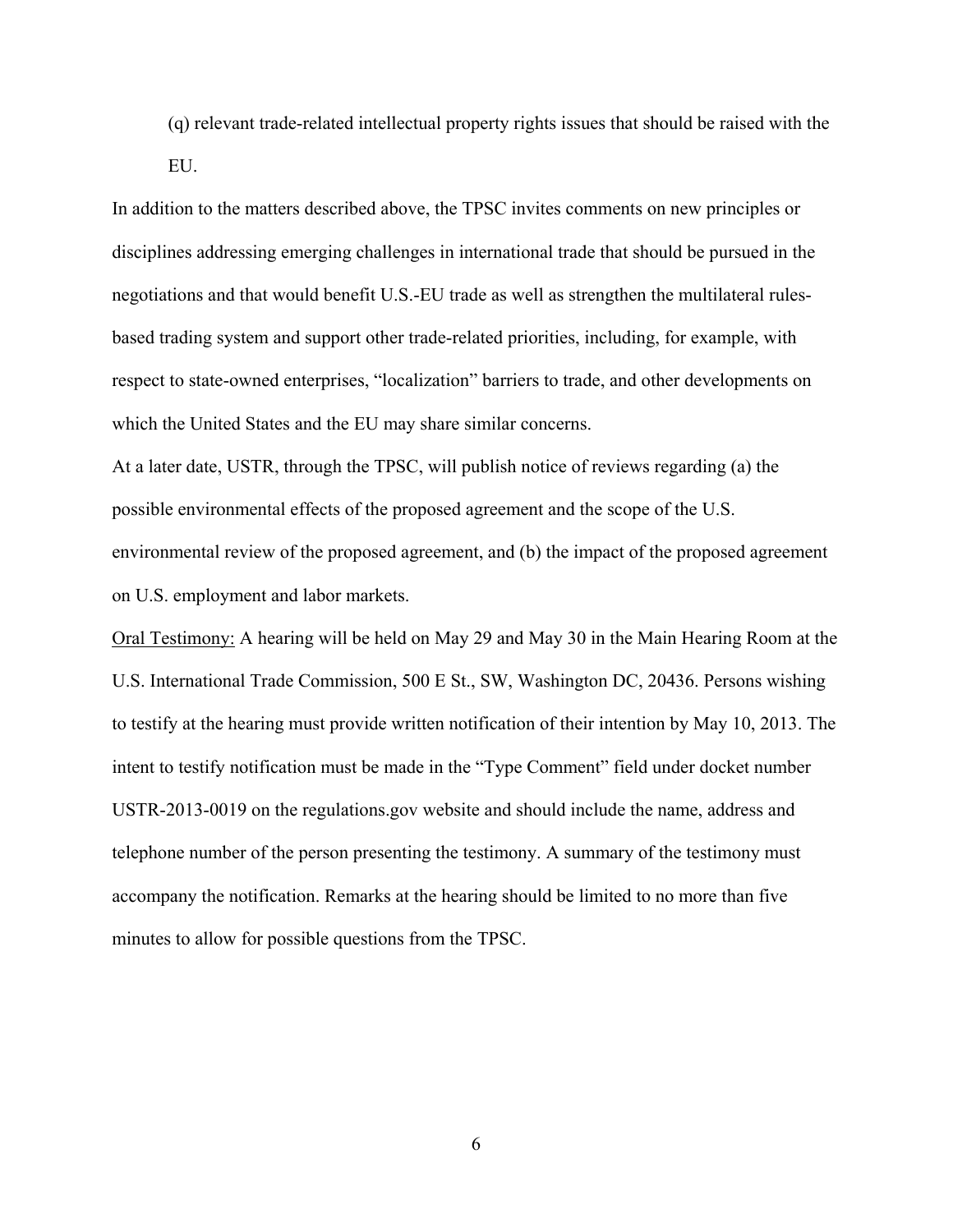# **3. Requirements for Submissions**

Persons submitting comments must do so in English and must identify (on the first page of the submission) the "Transatlantic Trade and Investment Partnership." In order to be assured of consideration, comments should be submitted by May 10, 2013.

In order to ensure the timely receipt and consideration of comments, USTR strongly encourages commenters to make on-line submissions, using the www.regulations.gov Website. To submit comments via www.regulations.gov, enter docket number USTR-2013-0019 on the home page and click "search." The site will provide a search-results page listing all documents associated with this docket. Find a reference to this notice and click on the link entitled "Comment Now!" (For further information on using the www.regulations.gov website, please consult the resources provided on the website by clicking on "How to Use This Site" on the left side of the home page).

The www.regulations.gov website allows users to provide comments by filling in a "Type Comment" field, or by attaching a document using an "Upload File" field. USTR prefers that comments be provided in an attached document. If a document is attached, it is sufficient to type "See attached" in the "Type Comment" field. USTR prefers submissions in Microsoft Word (.doc) or Adobe Acrobat (.pdf). If the submission is in an application other than those two, please indicate the name of the application in the "Type Comment" field. For any comments submitted electronically containing business confidential information, the file name of the business confidential version should begin with the characters "BC". Any page containing business confidential information must be clearly marked "BUSINESS CONFIDENTIAL" on the top of that page. Filers of submissions containing business confidential information must also submit a public version of their comments. The file name of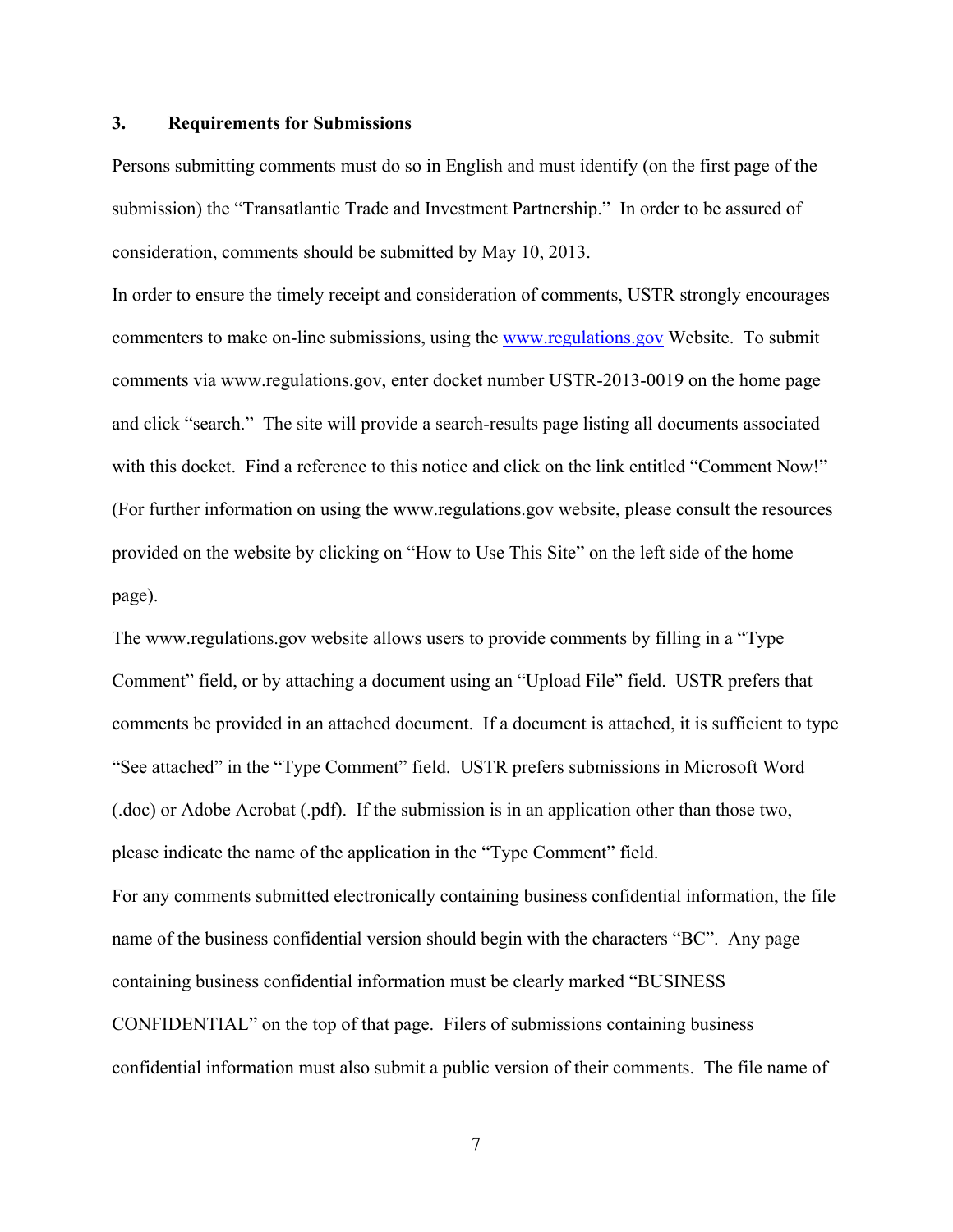the public version should begin with the character "P". The "BC" and "P" should be followed by the name of the person or entity submitting the comments or reply comments. Filers submitting comments containing no business confidential information should name their file using the name of the person or entity submitting the comments.

Please do not attach separate cover letters to electronic submissions; rather, include any information that might appear in a cover letter in the comments themselves. Similarly, to the extent possible, please include any exhibits, annexes, or other attachments in the same file as the submission itself, not as separate files.

As noted, USTR strongly urges submitters to file comments through www.regulations.gov, if at all possible. Any alternative arrangements must be made with Ms. Jamison in advance of transmitting a comment. Ms. Jamison should be contacted at (202) 395-3475. General information concerning USTR is available at www.ustr.gov.

# **4. Public Inspection of Submissions**

Comments will be placed in the docket and open to public inspection, except business confidential information. Comments may be viewed on the *http:www.regulations.gov* website by entering the relevant docket number in the search field on the home page.

Douglas Bell

Chair, Trade Policy Staff Committee